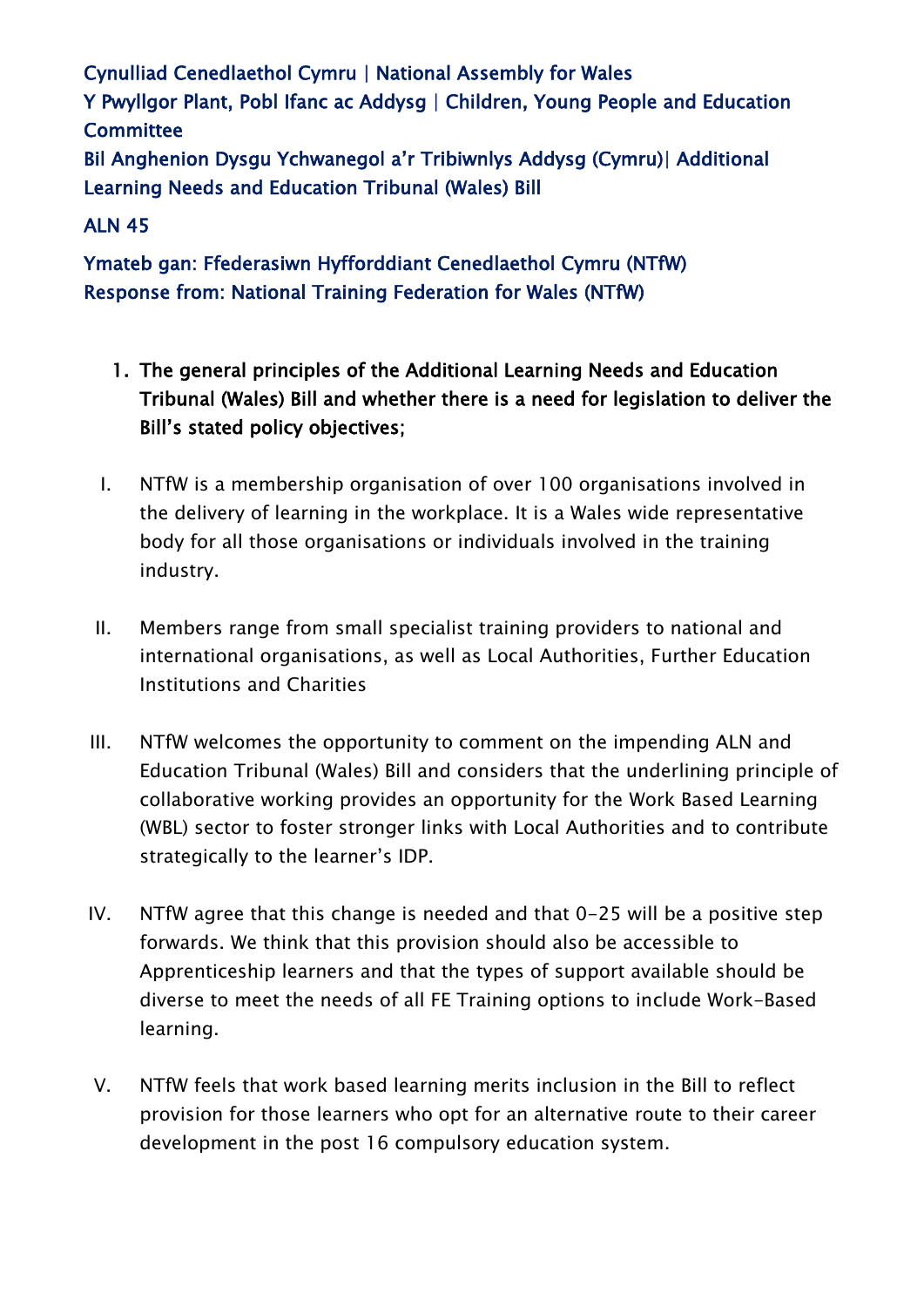- VI. In principle ensuring IDP's for all learners is good practice. However from a WBL perspective the Bill needs to clearly reference how and when transitional support for learners in the work place can be accessed.
- VII. The WBL provider network welcomes the opportunity for stronger relationships with Local Authorities and feels that currently there is very little involvement with learners who are post 16 within Work-Based Training. Clarifications therefore are needed in the Bill around
	- the capacity for transitional support
	- clear lines of responsibility for the local authority and the work based learning provider.
	- Managing consistency with pointed guidance on what happens if the learner changes providers and who tracks their progress?

## 2. Any potential barriers to the implementation of the key provisions and whether the Bill takes account of them;

- I. The WBL sector have considerable experience of supporting learners with ALN and we have many examples of the variety of support give to our learners on the Traineeship programme.
- II. Currently WBL providers can apply for Additional Learning Support (mainly resulting in 1-1 support) for learners who are deemed by Careers Wales to need it. However the process is not particularly straightforward and neither is the funding mechanism.
- III. Outside this however the Engagement programme in particular focuses on breaking down barriers to learning and to that end is very much concerned with the additional learning needs of the individuals.
- IV. How else can WBL meet our commitment to Learner Wellbeing. The reality is that learners with the most complex barriers are not those who go to college – they very often end up in work based learning.
- V. A 'successful' Work Based Learner could end up in training for 3-5 years (or more) if following through from traineeship to an apprenticeship programme